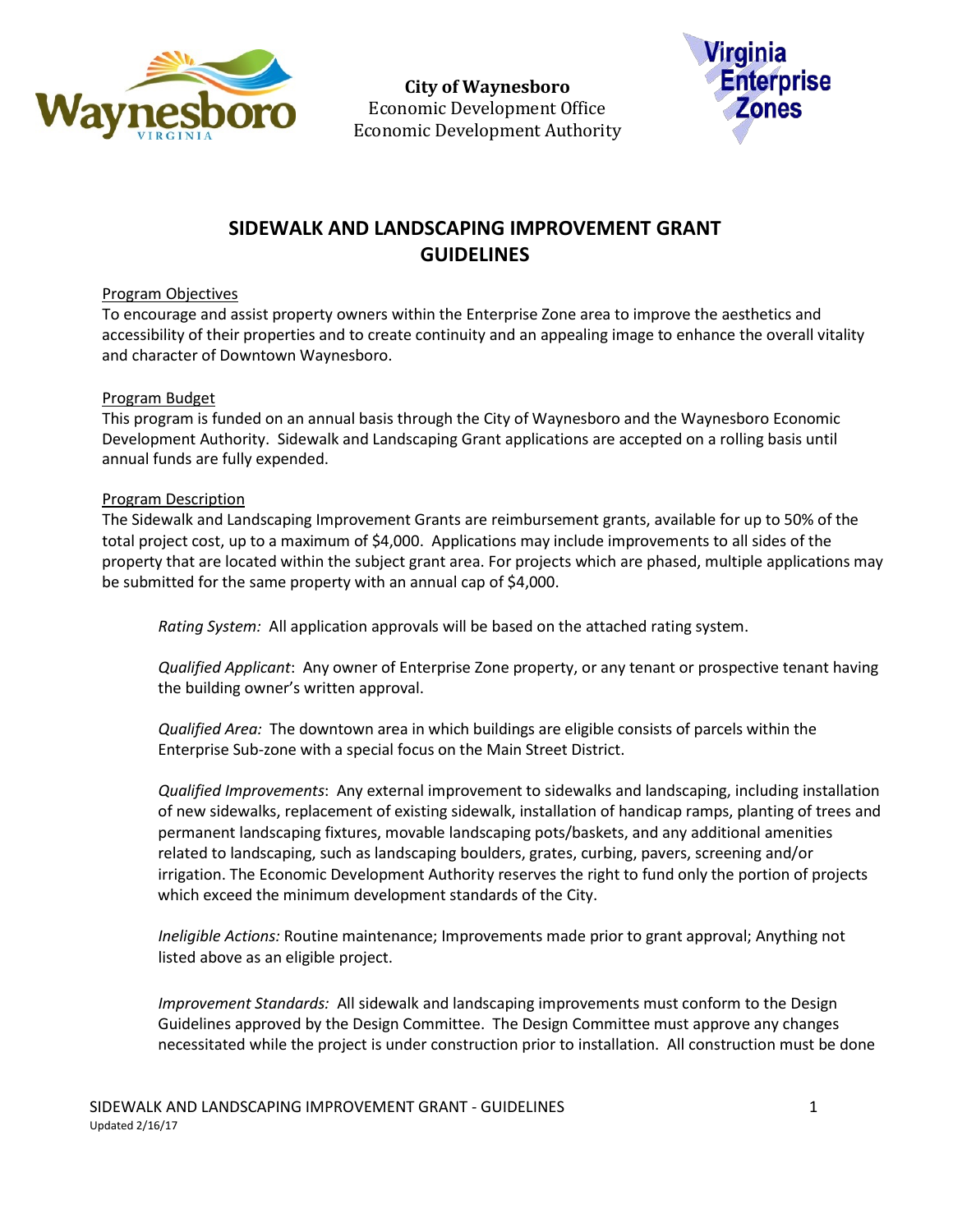

**City of Waynesboro**  Economic Development Office Economic Development Authority



in accordance with local code, including building permits where applicable. Proposed landscaping shall be native to Virginia. A means of irrigation must be provided to assure adequate plant establishment and/or plant hydration needs.

As consideration of landscaping grant approval, the property owner/tenant shall be responsible for the maintenance and long term care of the approved improvements. The applicant shall enter an agreement to maintain all improvements qualifying for reimbursement under this grant.

All improvements must comply with the Downtown Design Guidelines which are available on the Economic Development website [\(www.WaynesboroBusiness.com\)](http://www.waynesborobusiness.com/). The Design Committee has the discretion not to approve any application it feels is not appropriate, but will make every attempt to provide appropriate alternatives to the applicant.

### Application Process

Each applicant must submit one original (print or e-mail) of the completed application to the Waynesboro Economic Development Office (as outlined on page 2 of the application). In order to assure consideration, applications must be submitted to the Design Committee five business days before their regular monthly meeting (the 3rd Wednesday of the month). *The order in which completed applications are received determines the order of funding approval.* Applications will typically be reviewed on a monthly basis by the Design Committee for certification of appropriate design criteria and the Economic Development Authority for approval of funding. Design Committee approval will typically require two meetings if/when changes to the original design are suggested. A previously submitted application must be resubmitted for review if changes are made after the Design Committee's approval.

Grant recipients will be notified by letter within two weeks.

Grantee must submit a paid bill and reimbursement request (attached) to the EDA for reimbursement, together with photos showing the work is complete. Any unapproved changes will void the grant. Reimbursement will be made within thirty days of invoice submission and project review by the Director of Economic Development.

Grantee must complete the project within six months of application approval by the Design Committee and submit reimbursement request within two months of project completion. Upon completion and submission of receipts for reimbursement, project must be inspected by the Design Committee or it's representative for compliance with the approved application.